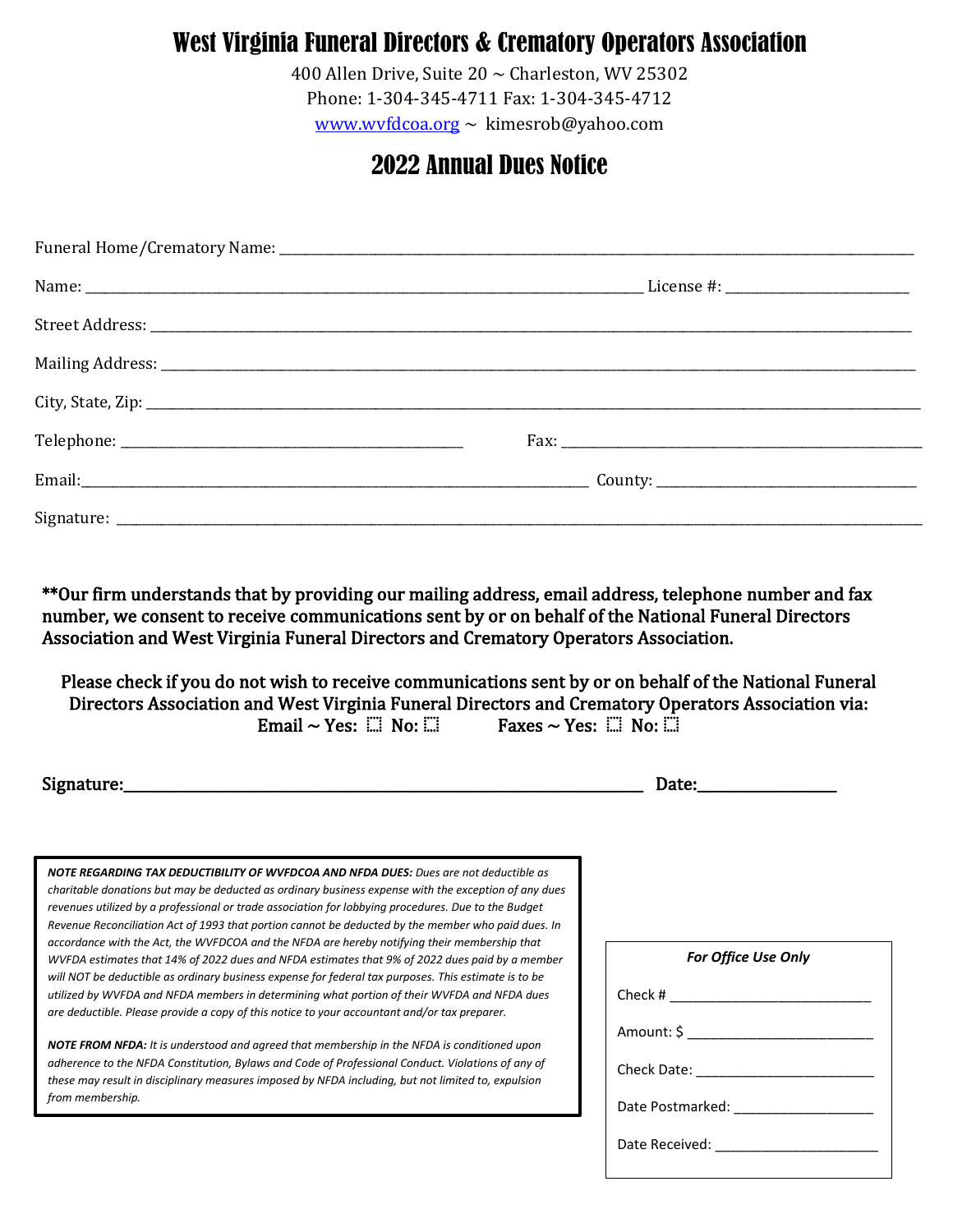| # of calls for ALL |                   |                             |                             |
|--------------------|-------------------|-----------------------------|-----------------------------|
| <b>locations</b>   | <b>State Dues</b> | <b>NFDA Dues</b>            | <b>Total Due</b>            |
| $0 - 75$           | \$245.00          | $$448.00 + 95¢$ per case    | \$693.00 + 95¢ per case     |
| 76-150             | \$325.00          | $$516.00 + 95c$ per case    | $$841.00 + 95c$ per case    |
| 151-350            | \$600.00          | $$736.00 + 95c$ per case    | $$1,336.00 + 95c$ per case  |
| 351-500            | \$765.00          | \$886.00+95¢ per case       | $$1,651.00 + 95c$ per case  |
| 501-1000           | \$1,150.00        | $$1,332.00 + 95$ c per case | \$2,482.00 + 95¢ per case   |
| $1001$ plus        | \$1,150.00        | $$1,661.00 + 95$ c per case | $$2,811.00 + 95$ c per case |

|                   | WVFDA and NFDA Apprentice/Intern Members at \$110.00 each $=$ \$ |
|-------------------|------------------------------------------------------------------|
|                   | Mortuary Science Student Dues at $$70.00$ each = $$$             |
| TOTAL DUES $=$ \$ |                                                                  |
|                   |                                                                  |

*I hereby certify that I am actively, openly and lawfully engaged in the profession of funeral directing and/or embalming and hereby make application for membership in the West Virginia Funeral Directors Association, Inc., and if accepted agree to abide by the bylaws of the association.* 

# Funeral Directors:

*\*Report Additional Funeral Directors and Members on a separate sheet if needed. Include, name, license # and email address. Note: Funeral Directors at a member firm may request a free copy of The Director by placing a check mark beside your name.*

| in Yes, please send the Directors Magazine |  |  |                                                                                                                                      |
|--------------------------------------------|--|--|--------------------------------------------------------------------------------------------------------------------------------------|
|                                            |  |  |                                                                                                                                      |
|                                            |  |  | Name: ______________________________License #: ________________________________Name: ________________________License #: ____________ |
|                                            |  |  |                                                                                                                                      |
|                                            |  |  |                                                                                                                                      |
|                                            |  |  |                                                                                                                                      |
|                                            |  |  | <u> 1989 - Johann John Stone, Amerikaansk politiker (* 1989)</u>                                                                     |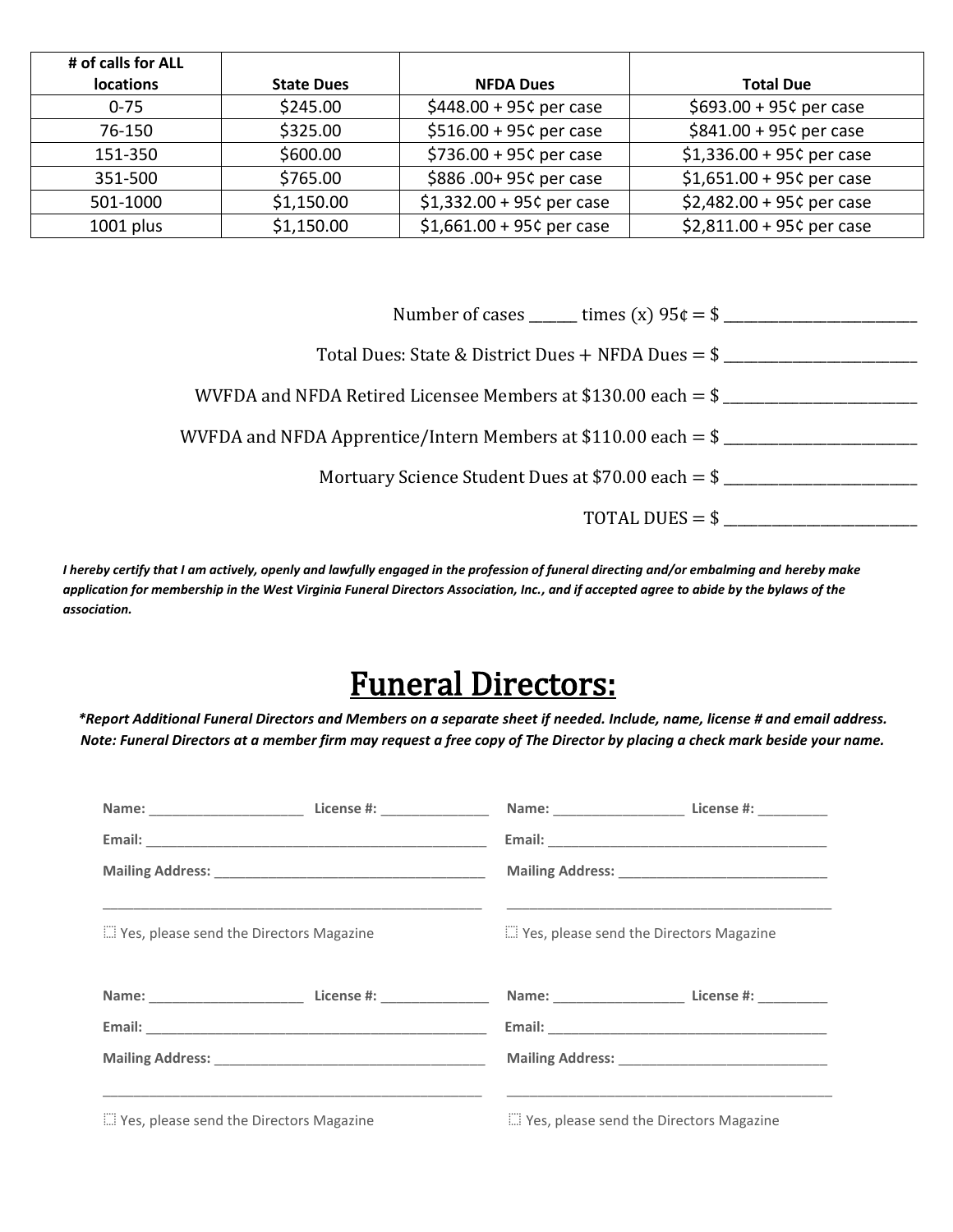### **Funeral Directors:**

| " Yes, please send the Directors Magazine  |  | in Yes, please send the Directors Magazine |  |                                                             |
|--------------------------------------------|--|--------------------------------------------|--|-------------------------------------------------------------|
|                                            |  |                                            |  |                                                             |
|                                            |  |                                            |  |                                                             |
|                                            |  |                                            |  |                                                             |
| "> Yes, please send the Directors Magazine |  | i Yes, please send the Directors Magazine  |  |                                                             |
|                                            |  |                                            |  | Name: _____________________________ License #: ____________ |
|                                            |  |                                            |  |                                                             |
|                                            |  |                                            |  |                                                             |
| "" Yes, please send the Directors Magazine |  | in Yes, please send the Directors Magazine |  |                                                             |
| <b>Retired Licensee:</b>                   |  |                                            |  |                                                             |
|                                            |  |                                            |  |                                                             |
|                                            |  |                                            |  |                                                             |
| <b>Apprentice Membership:</b>              |  |                                            |  |                                                             |
|                                            |  |                                            |  |                                                             |
|                                            |  |                                            |  |                                                             |
| <b>Student Membership:</b>                 |  |                                            |  |                                                             |
|                                            |  |                                            |  |                                                             |

| Name: | Name: |
|-------|-------|
| Name: | Name: |
| Name: | Name: |